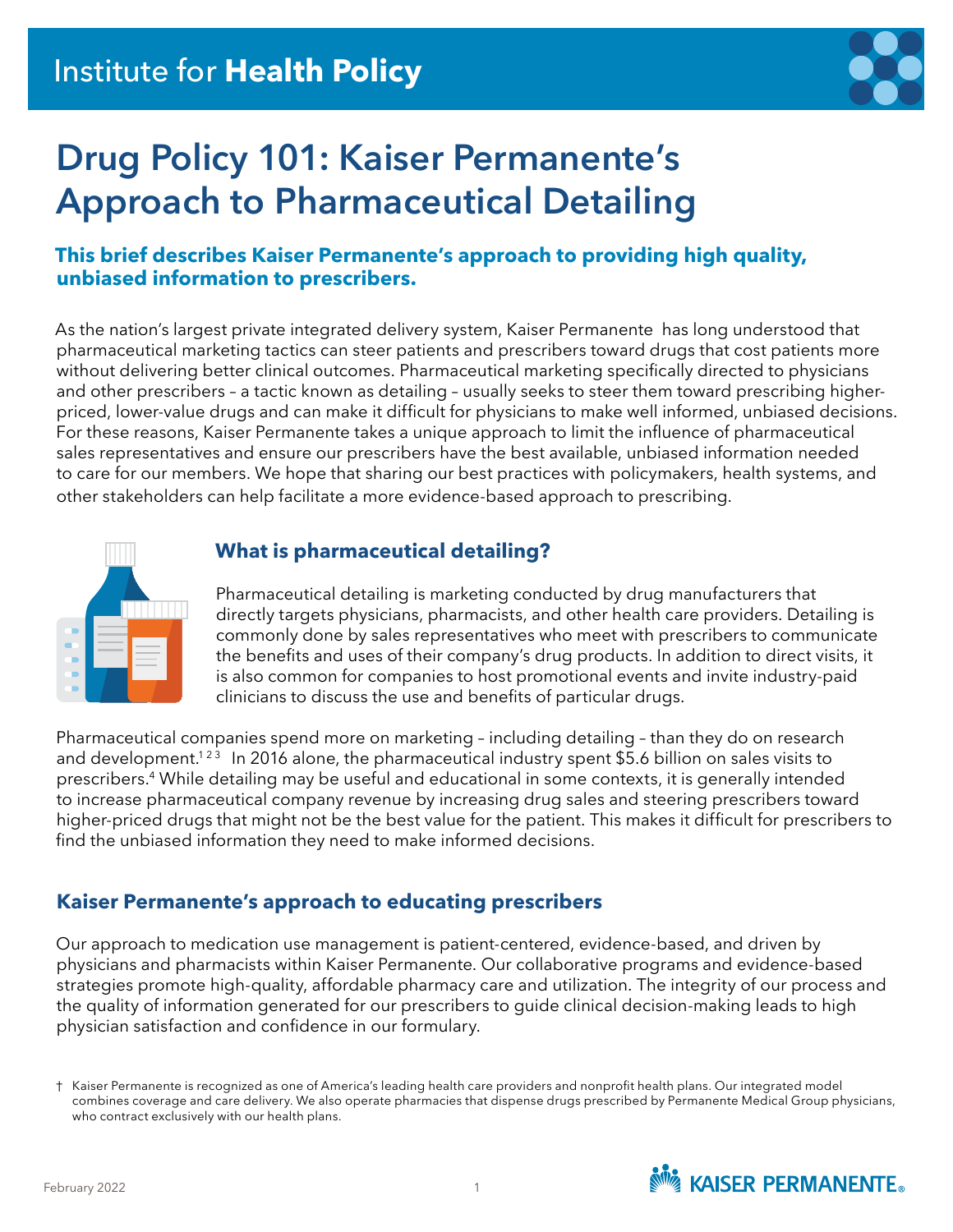We ensure our providers, care teams, and pharmacists have access to the best available, unbiased evidence by following the steps below:

- **Evidence-based materials:** Rather than rely on information solely from the pharmaceutical industry, we develop our own evidence-based materials and processes to educate our physicians. Our clinical pharmacist experts conduct a thorough and independent review of all available materials, data, and evidence on a drug, and use this information to develop materials for our prescribers. Throughout this process, they collaborate with the appropriate physician specialists, who are active in direct patient care.
- **Internal education:** Our clinical pharmacist experts then ensure our prescribers have access to this unbiased evidence through various methods, including peer-to-peer education, direct in-person and virtual visits, and presentations to specialist groups. We also use our electronic health record to deliver reminders about the latest evidence-based information related to a particular drug at the time of patient care and prescribing.



- **Pharmacy and clinical partnerships:** Physicians in each of our regions work with our clinical pharmacist experts – rather than with pharmaceutical sales representatives – to help inform prescribing decisions aligned with the patient's best interest. In addition to our clinical pharmacists making virtual and in-person visits to our medical facilities to share drug information, our physicians can also reach out to our experts to discuss specific therapies and cases. This partnership offers an evidence-based approach to ensure patients receive the highest-value treatment.
- **Limited influence from pharmaceutical sales representatives:** Kaiser Permanente discourages pharmaceutical sales representatives from entering our facilities or collecting data on our patients, physicians, and other prescribers. If a prescriber chooses to meet with a sales representative, Kaiser Permanente must first give the representative an orientation about what they can and cannot discuss with our prescribers. In most cases, they must also register with our pharmacy before entering our facilities, and they are not allowed to give prescribers additional information beyond what was requested. Sales representatives can meet with our Drug Intelligence and Strategy and Pharmacy Contracting teams to share evidence about their drugs. We closely scrutinize information provided by pharmaceutical companies to maintain our strict focus on evidence. Additionally, our physicians and other prescribers are strongly discouraged from accepting free drug samples from pharmaceutical companies.

Our approach, grounded in the importance of evidence-based decision making, transparent processes, and strong relationships within our organization, is widely accepted and appreciated by our pharmacy and clinician experts alike, and it has led to high formulary compliance and generic substitution rates across our regions. We believe our internal education policies and practices have played a significant role in empowering providers in our system to make the best prescribing decisions for our members and provide the highest quality of care.